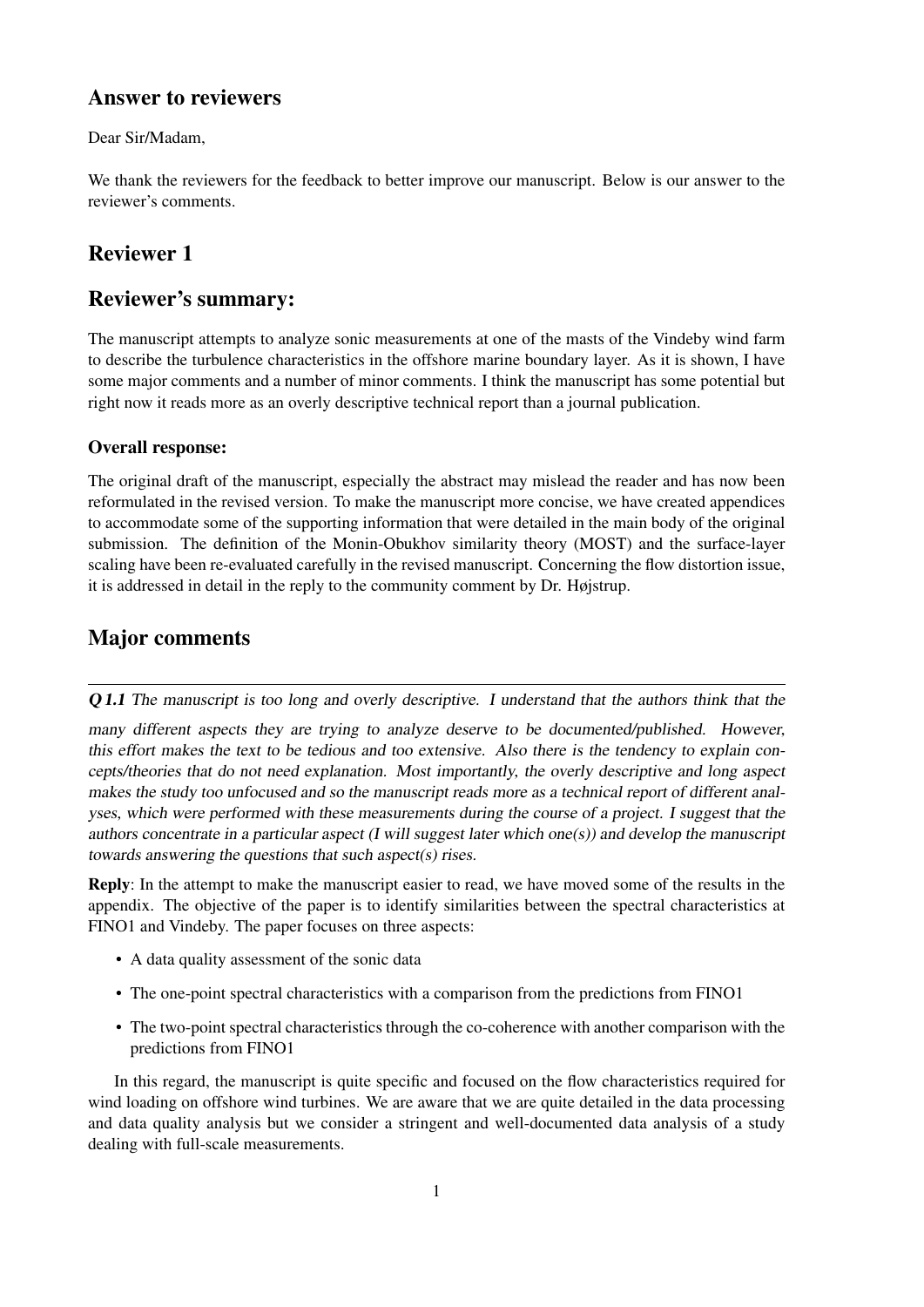Finally, we explain concepts and theories, even already known, these were found necessary to make the manuscript self-explanatory. The manuscript targets an audience with an engineering background (since it is about wind energy) so we feel it is necessary to be as pedagogical as possible.

<span id="page-1-0"></span>Q 1.2 In general, and particularly in the abstract, the authors claim that spectra follow/not follow MOST.

MOST does not really predict the behavior of the velocity spectra. MOST basically says that within the surface layer, gradients (wind and temperature) when properly normalized (e.g. by  $u^*$ ) are function of the dimensionless stability. Yes, one can also prove that similarly to MOST, proper scaling can be applied to the spectra but this does not mean that MOST itself suggested such scaling for the spectra. I guess you can call it "surface-layer scaling" or "surface-layer similarity".

Reply: Our reference was to [Kaimal et al.](#page-12-0) [\(1972\)](#page-12-0) and his contribution to MOST, i.e. we did not imply that Monin and Obukhov suggested the scaling of the velocity spectra in the surface layer. To keep it consistent with the wording used by [Kaimal and Finnigan](#page-12-1) [\(1994\)](#page-12-1), in the revised manuscript, when we talk about the spectral characteristics, we now refer to "surface-layer scaling" instead of "MOST".

Q 1.3 In the abstract the term "turbulence characteristics" is used. You should specify what do you mean

by this. Is it about length scales? Spectral peaks? Turbulence anisotropy or dissipation? What are the characteristics you are referring to?

Reply: We are referring to the one-point auto spectral densities and the real part of the root-coherence. These are now clarified in the abstract.

Q 1.4 In the last part of the abstract and I think later in the conclusions, the authors mention that their

findings are relevant for load estimations of offshore wind farms. However, as the authors acknowledge, the levels they study do not cover those in which current offshore turbines operate. So what did we learn for offshore wind energy? In combination with my first point, I think that the authors can concentrate on understanding aspects we have not explored much in wind energy although they might not have an impact on the loads of turbines (I am fine whether this is important or not to loads). For example, I was particularly happy to see that they were looking at the influence of waves on the turbulence measures. However, I was disappointed because the authors do not seem to make an effort on continuing analysing this influence. For me, it seems to be the most interesting aspect that the paper could explore and I would recommend that a future revision of manuscript focuses on this

Reply: Coherence is a key parameter for wind loading on structures. In this study, the similarities we identify with the one estimated at FINO1 support our statement that our findings are highly valuable for wind turbine design.

Our findings regarding the one-point velocity spectra for wind turbine design are also crucial for any researcher working on (offshore) wind loading because such a description is rarely available in the scientific literature. Furthermore, since we use surface-layer scaling, the description of the powerspectral densities is adapted for the entire surface layer. Also, we highlight multiple similarities between the velocity spectra at Vindeby and FINO1, which is one of the key aspects needed for offshore wind turbine design.

It should be pointed out that the study of wind-wave interaction is limited by the available instruments near SMW. Also, the paper is about the characterization of atmospheric turbulence for wind turbine design. Elaborating excessively on the air-sea interaction would mean that the paper goes off-topic and that it would not be suitable any longer for Wind Energy Science.

Q 1.5 You are using Gill 3-axis sonics. These are known to be affected by flow distortion. Do you apply any flow distortion correction to these measurements? If not, why not? I think you should elaborate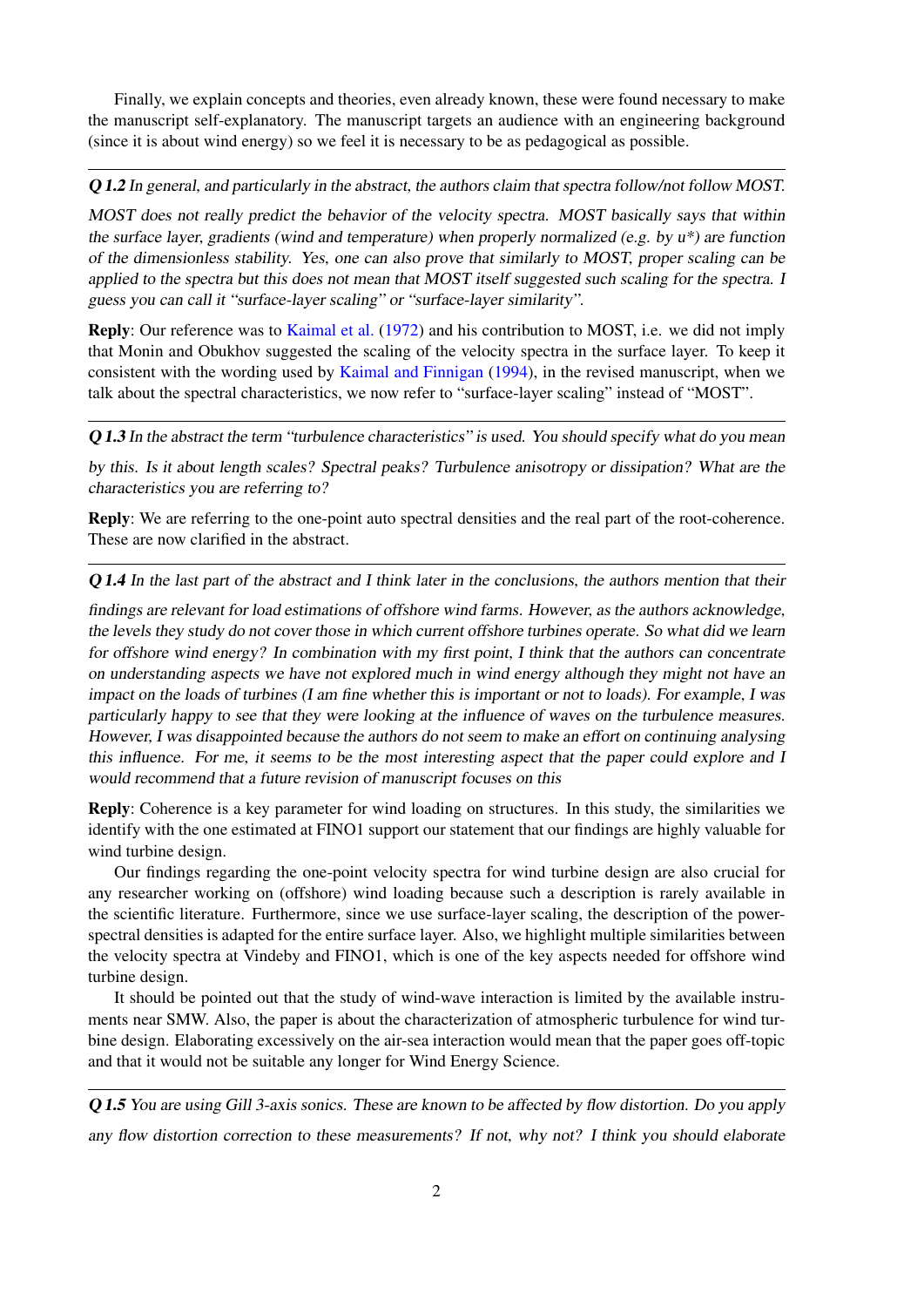more on this as you also point out (see line 272) that w in particular could be highly affected by probeinduced flow distortion. So if there is flow distortion (I think there is) why will this affect more the 6 m than the 18 or 45 m measurements? By how much you will reduce or increase your fluxes using corrections for flow distortion (in relation to your quest on finding out the differences between *u*<sup>∗</sup> at the different levels)? Until this is not clarified, then I would omit Figs. 4 and 5 (and so help a little bit with shortening the paper as part of my comment 1). You kind of "deny" the flow distortion issue by saying that your Sw/Su ratios (1.2) are close to the ones of Fino. This is however not an argument as at Fino there might be other things happening and the same ratio can be achieved by the combination of two opposite issues, for example (two or more wrongs can make the result to look good). As you also mention (lines 297-298) the spectral ratios are more easily reached by Sv/Su than Sw/Su, which is a sign of flow distortion!

Reply: We have added a new section in the appendix to address the flow distortion by the sonic anemometers. More details about this topic are given in our reply to Dr. Højstrup, who wrote a community comment (CC) available at https://doi.org/10.5194/wes-2021-75-CC1. The statement of the reviewer that Gill 3-axis sonic anemometers are known to be affected by flow distortion is partly true only. It has been documented for more than one decade that all sonic anemometers are affected by flow distortion [\(Peña et al.,](#page-12-2) [2019;](#page-12-2) [Horst et al.,](#page-12-3) [2015\)](#page-12-3). If the reviewer refers to the Gill "w" bug [\(In](#page-12-4)[struments,](#page-12-4) [2016\)](#page-12-4), this only applies to a number of Gill anemometers produced between 2006 and 2015. Flow distortion is partly corrected during wind tunnel tests at the time of the instrument's calibration. A posteriori correction is not straightforward unless the sonic anemometer is tested again in a wind tunnel.

Q 1.6 Line 278: friction velocity averaged between two heights in Fig. 5? I guess you mean Fig. 6?

But anyway, you should not do that. How are you computing du/dz? Simple wind speed differences between heights? You seem to have the opportunity to use the cup anemometers that are just above and below the sonic to do this (and avoid please the friction velocity averaging). So these dimensionless wind shears need to be recomputed. If the cup data is not there then you should use at least three speed levels to do a better fitting, e.g. using a wind speed polynomial but still using the local friction velocity. And yes, measurements below 10 m might be outside the surface layer but inside the viscous or wave layer (in the offshore case). So it is actually ok to find that φ*<sup>m</sup>* at this heights are not following MOST.

Reply: The results presented in the original draft showed that φ*<sup>m</sup>* follows fairly well MOST but deviations from MOST were found for  $\phi_w$ . An improved agreement of  $\phi_w$  with MOST was obtained by using local surface-layer scaling, which was not the case in the original draft. In the revised manuscript, the discussion about  $\phi_w$  was removed, as suggested by the reviewer for the following reasons: (1) there exist some uncertainties due to transducer-induced flow distortion, and (2) the study of  $\phi_w$  is not among the main objectives of the paper.

Regarding the study of  $\phi_m$ , we thank the reviewer for the different suggestions. We have tested different approaches to compute  $\phi_m$  using a polynomial fit with an order of 1 or 2 to the wind speed gradient and the friction velocity to obtain local values. In the present case, we found that the approach presented in the original draft was more appropriate. The polynomial fit led to some spurious results.

Regarding the choice of friction velocity as an average or a local measurement, the choice is not as straightforward as implied by the reviewer. The friction velocity is responsible for the largest uncertainty in the calculation of  $\phi_m$  since it is derived from the covariance of two weakly correlated time series. Therefore, the use of spatial averaging reduces the uncertainties. If the friction velocity changes significantly with the height, it may reflect the presence of an internal boundary layer. In this case,  $\phi_m$ is not defined.

In this study, we decided to focus on the sonic anemometer data as the cup anemometer records have been analysed in earlier studies. In our investigation of the wind-wave interactions, we have demonstrated that the number of samples at 6 m located in the wave sublayer is not significant. Since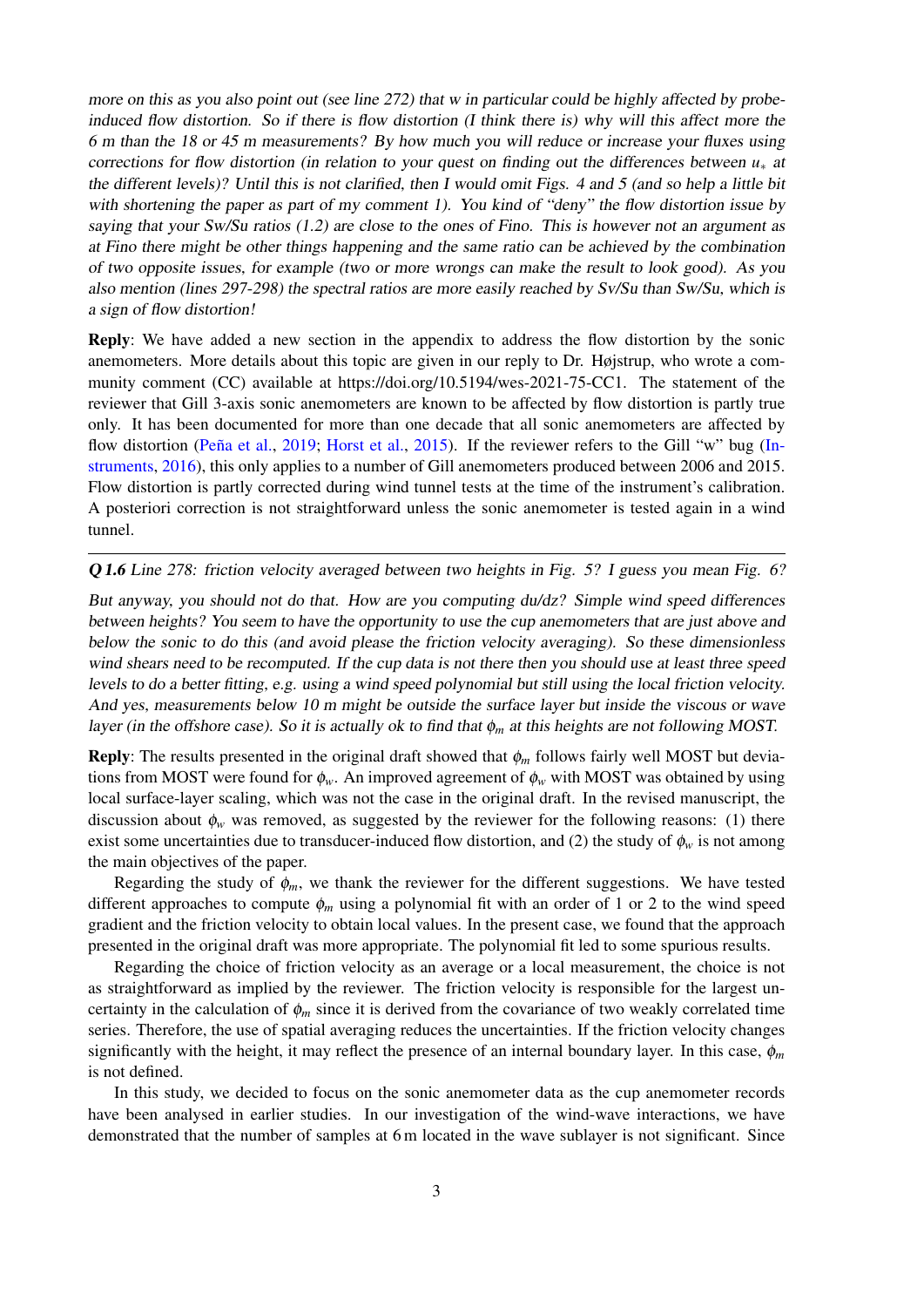the manuscript is about the comparison of the spectral characteristics at Vindeby with the predictions from FINO1, we do not think it is necessary to further elaborate on the different approaches to compute φ*m*.

Q 1.7 I am not sure if the amount of records you are using to derive the spectra (Figs 12-14) are the

same that you use to present the other stability-related results, but when looking at these figures I can see that your records in the most unstable and stable cases are too few and too noisy particularly in the very stable plot. So I recommend you do not use those stability bins and I recommend you combine the next two stables ones in one and the next two unstable ones in one to increase the significance of the results and reduce the noise.

**Reply**: The number of samples for  $\zeta > 1$  is 18, which is good enough to obtain meaningful averaged spectral characteristics. For comparison, [Kaimal et al.](#page-12-0) [\(1972\)](#page-12-0) had only five hours of data for stable conditions and could still draw useful conclusions. The number of samples is not the only parameter that plays a role in the estimation of the averaged power spectral density. Knowledge of the method to compute the power spectral densities is also needed. In the present case, we used Welch's modified periodogram with three segments, which "artificially" increases the number of samples. We do not recommend merging the stability bins, given that the noise level at 18 m and 45 m increases with the stability. Furthermore, the turbulence can change significantly for  $0.5 < \zeta < 2$ . For this reason, we decided to keep the 9 panels and simply warn the reader that with fewer samples, the uncertainties are larger.

## Minor comments

Q 1.1 Line 2: The second line should read "Sonic anemometer measurements at 6, 18 and 45 m . . . ",

so that we already know you are using sonic observations. Also for this and all instances, compact the listing: so instead of saying "6 m, 18 m and 45 m" replace by "6, 18 and 45 m"

Reply: Replaced, as suggested by the reviewer.

Q 1.2 Line 6: replace "empirical spectra established on" by "that from"

Reply: Replaced, as suggested by the reviewer.

Q 1.3 Line 9: Replace "with those at" by "that at"

Reply: Replaced, as suggested by the reviewer.

Q 1.4 Line 37: Replace "are justified for" by "relate to"

Reply: Replaced, as suggested by the reviewer.

Q 1.5 The sentences between lines 39 and 43 need to be rewritten. First I thing you are mainly talking

about the Mann model and second I am not sure of what model you refer to when citing Kelly (2018) (from what I can see there is no model there other than the Mann model)

Reply: We agree with the reviewer. However, we prefer the use of "uniform shear model" rather than "Mann model" because there are two different models proposed in [Mann](#page-12-5) [\(1994\)](#page-12-5): the uniform shear (US) and the uniform shear with blockage by the surface (US+B). These sentences have been reformulated as: "In this regard, the present study addresses similar challenges as discussed by [Kelly](#page-12-6) [\(2018\)](#page-12-6) but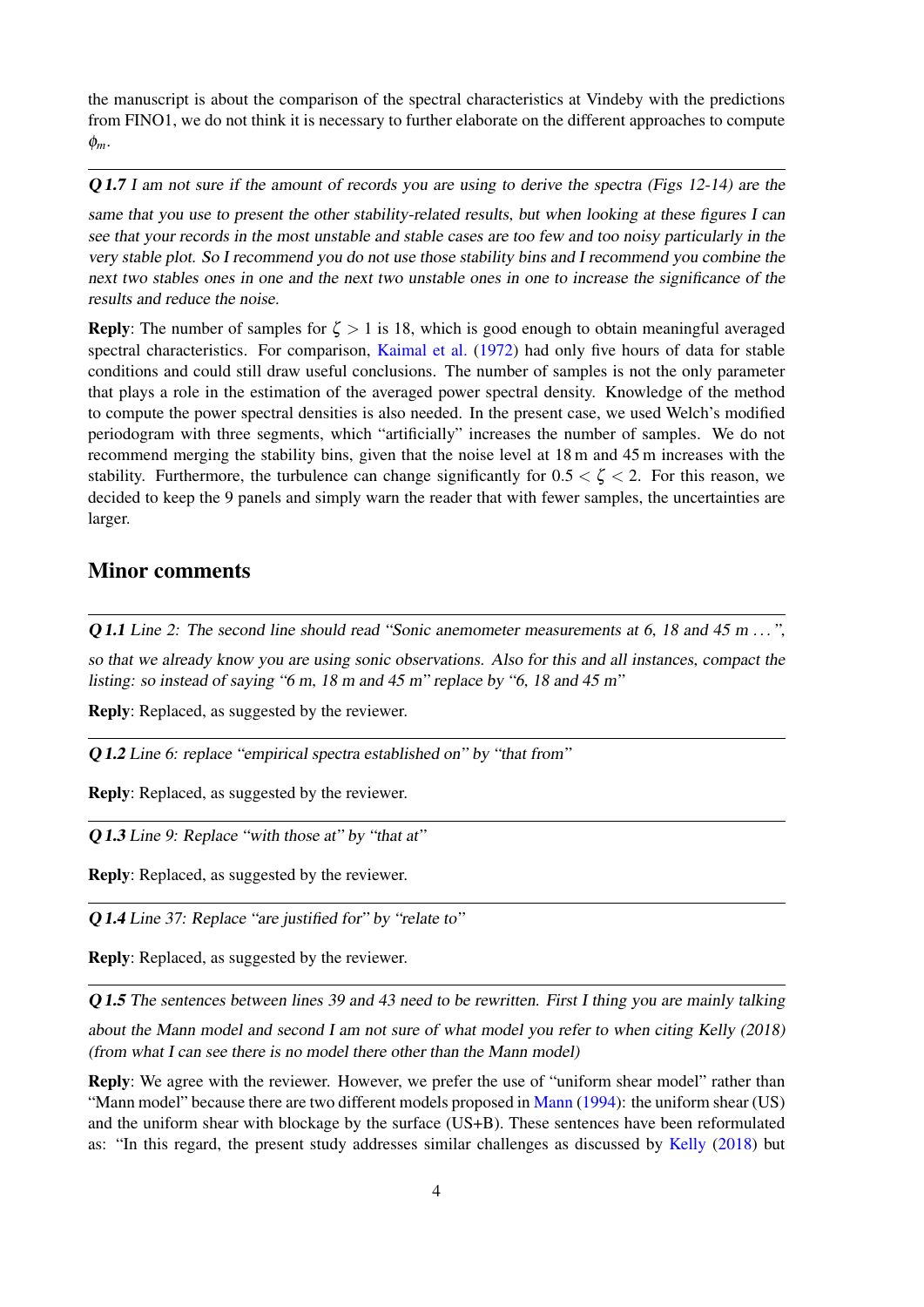focuses on some specific aspects not covered by the spectral tensor of homogeneous turbulence [\(Mann,](#page-12-5) [1994\)](#page-12-5). Firstly, the low-frequency fluctuations are generally underestimated by the uniform-shear model, especially under convective conditions [\(De Maré and Mann,](#page-12-7) [2014;](#page-12-7) [Chougule et al.,](#page-12-8) [2018\)](#page-12-8). Secondly, the vertical coherence of turbulence is not always described accurately by the spectral tensor [\(Mann,](#page-12-5) [1994;](#page-12-5) [Cheynet,](#page-12-9) [2019\)](#page-12-9)."

Q 1.6 Lines 48 and 50 and maybe other instances: be consistent so it is either heights, levels or altitudes (first is preferable)

Reply: The term 'height(s)' is now used in the revised manuscript whenever possible for consistency.

Q 1.7 Line 45: "semi-empirical models from FINO1": this is the first time we hear somebody came up

with such models from FINO1, so you need to provide some context, a reference, and probably also say models of what exactly

Reply: We have reformulated the sentence as: "Then, the one-point velocity spectra and co-coherence estimates from Vindeby are compared with predictions from semi-empirical models established on the FINO1 platform [\(Cheynet et al.,](#page-12-10) [2018\)](#page-12-10) to assess the similarities of the spectral characteristics between the two sites."

This sentence implies directly that the semi-empirical models we are referring to are the one-point velocity spectra and the coherence. The reference is deemed adequate so that we do not need to elaborate further on the model. Otherwise, the manuscript may become too large.

Q 1.8 Figure 1: Denmark in the left and particularly Lolland in the right look quite flooded (blue areas where green should be). I guess this is because your Digital Elevation Model (DEM) shows 0 m for areas that are not water areas

Reply: Yes this is a correct guess. We have updated the figure with the corrected land cover.

Q 1.9 Lines 65 and 84 delete "of" after "comprised"

Reply: Deleted, as suggested by the reviewer.

Q 1.10 Section 2: I do not think you mention what kind of cups and vanes you have and the heights

where they measure

Reply: The measurements from the cup anemometers were not used, therefore we did not provide the cup anemometers' detail in the manuscript. To prevent confusion, we added a statement in the manuscript to clarify that the measurements from the cup anemometers were not used, which reads as "There were seven cup anemometers mounted on SMW as shown in fig. 3. However, their measurements were not used here". The heights of the vanes are already provided in the following line "Two Risø P2021 resolver wind vanes with wind direction transmitters P2058 were located on the northern booms at 43 m and 20 m amsl using a sampling frequency of 5 Hz".

Q 1.11 Line 82: delete "the wind"

Reply: Deleted, as suggested by the reviewer.

Q 1.12 Line 94: add "as" after "denoted"

Reply: Added, as suggested by the reviewer.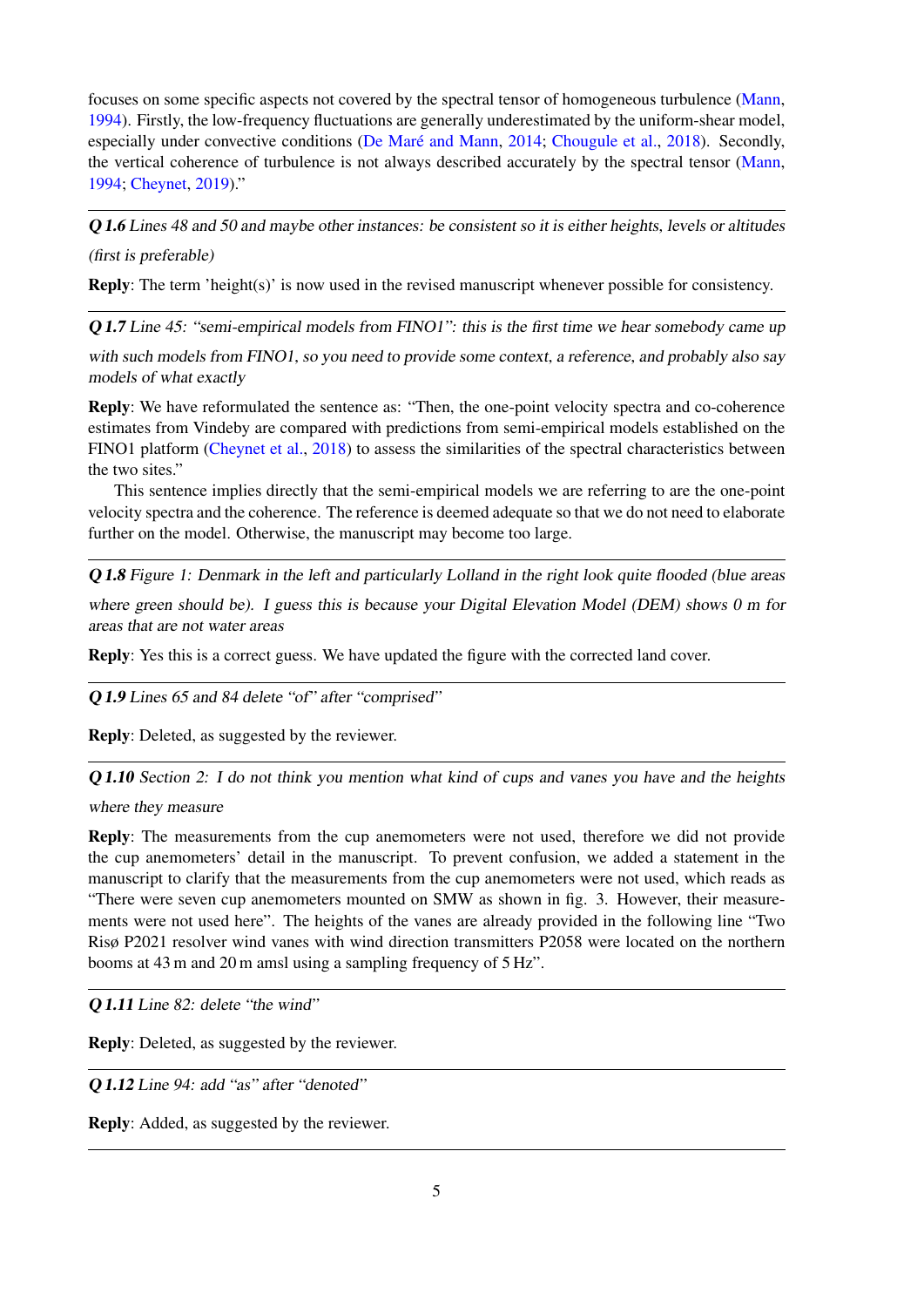Q 1.13 Line 96: Replace "To study turbulence for wind turbine design" by "Here,"-> this is an example

of lengthy sentences that can be shortened without deteriorating and makes the paper shorter (there are many like this so please make an effort to be more concrete and short)

Reply: Replaced, as suggested by the reviewer. The other changes are marked with magenta-coloured fonts.

Q 1.14 Line 98: "modeling the v-component" I guess you mean modeling the v-spectrum or v-variance as  $v=0$  in most cases as we align u with the mean wind (you do that actually)

Reply: What we meant by modelling the *v*-component is the time histories of the lateral wind velocity component. This implies the modelling of both its one-point power spectral densities and its rootcoherence. This has been clarified in the following line "Although the *u*-component drives the wind turbine's rotor fatigue loads, proper modelling of the *v*-component in terms of power spectral density (PSD) and root-coherence may be necessary for skewed flow conditions, which can occur because of a large wind direction shear [\(Sanchez Gomez and Lundquist,](#page-13-0) [2020\)](#page-13-0) or wind turbine yaw error [\(Robertson](#page-13-1) [et al.,](#page-13-1) [2019\)](#page-13-1)".

Q 1.15 Line 110: add "vertical" before "flux"

Reply: Added, as suggested by the reviewer.

**Q 1.16** Line 113: why is  $\theta$ <sup>v</sup> not reliably measured by a sonic?

Reply: The mean sonic temperature was known to have a measurement bias. This was documented to us through private communication with Dr. Kurt Hansen. However, the fluctuating sonic temperature is unaffected by such a bias since, per definition, the fluctuating component is detrended. The mean virtual potential temperature was thus obtained using other sensors, as described in the manuscript.

#### **Q 1.17** Line 121:  $\phi_w$  is not commonly used to assess MOST. Perhaps  $\phi_m$  and  $\phi_{temp}$

**Reply**: As emphasised by e.g. [De Franceschi et al.](#page-12-11) [\(2009\)](#page-12-11),  $\phi_w$  has become widely used in the past 30 years to study the applicability of MOST. The study of  $\phi_w$  has a considerable advantage over methods based on a gradient or bulk parametrisation as it allows using point-measurements with ultrasonic anemometers. The use of 3D sonic anemometer in the 1990s has made highly relevant the study of the ratio  $\sigma_w/u_*$  as a function of *z*/*L* to assess the applicability of MOST.

Q 1.18 Line 135: the spectrum is not a quantity. Anyway, the whole paragraph between lines 135 and

### 138 is not needed

Reply: This line is formulated as "An appropriate modelling of the one-point velocity spectrum is required to compute reliably the dynamic wind-induced response and the power production of wind turbines [\(Sheinman and Rosen,](#page-13-2) [1992;](#page-13-2) [Hansen and Butterfield,](#page-12-12) [1993\)](#page-12-12)" in the revised manuscript. The lines 135-138 are not omitted since they provide an important point that is not addressed in the IEC 61400-1. Turbulence intensity (TI) is considered as an important input for turbulence modelling according to IEC 61400-1. Nonetheless, as pointed out by [Wendell et al.](#page-13-3) [\(1991\)](#page-13-3), turbulence intensity may not always be a reliable characterization of turbulence because TI does not carry information concerning the distribution of eddies in the frequency domain.

<span id="page-5-0"></span>Q 1.19 8: remove the 2/3 as exponent of  $\phi_{\varepsilon}$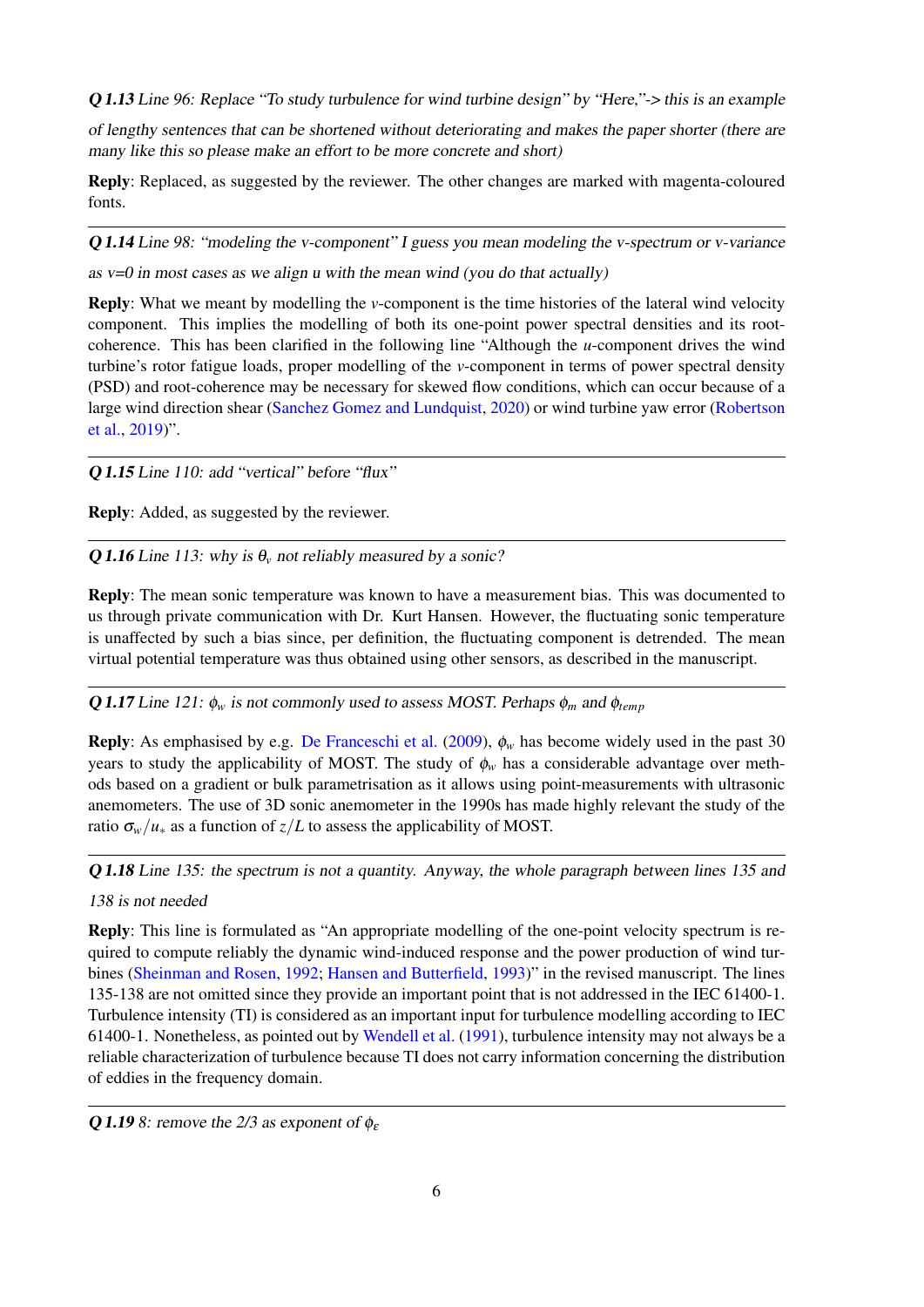Q 1.20 12-14: Between the description of these equations you should give some values for c1 and c2 so

that c in Eq. 12 is negative otherwise you need to add a minus in the argument of the exponent

Reply: A minus sign is added in Eq. 12.

#### Q 1.21 15 is the cross a dot product?

Reply: It is not a cross but an ordinary multiplication symbol. The 'cross' symbol has been removed from Eq. 15 to avoid confusion.

#### Q 1.22 Line 197: so is data plural or singular?

Reply: According to Copernicus Publication, the word "data" is considered as a countable noun (e.g. data are, data were, data include). In the revised manuscript, we evaluate the word "data" as countable noun.

Q 1.23 Line 200: reliable estimation of Obukhov length means turbulence flux estimations. Why not

completely taking out the 45 m sonic anemometer measurements, at least for the spectra analysis? I mean you continuously mention that this sonic is highly affected by noise. For the coherence it could be fine to use as the noise reduces by the cross-spectrum computation.

**Reply**: We also mention that the measurement quality is satisfying for wind speed above 8-10 m s<sup>-1</sup> at this height. Therefore, it would be inaccurate to state that the measurement noise prevents any analysis. The reviewer's comment regarding the noise reduction by the normalisation of the cross-spectrum for the study of the coherence is correct. The co-coherence is not substantially affected by the noise because the noise is more important at high frequencies, where the co-coherence is typically zero for the separation distances considered.

Q 1.24 Line 212: how do you know the planar fit gives better estimates of covariances compared to double rotation? I mean compared to what? In my understanding, it is completely the opposite

Reply: We did not conclude that the planar fit method gives better estimates of covariances, it was simply stated in the work by [Wilczak et al.](#page-13-4) [\(2001\)](#page-13-4). To avoid confusion, we added a reference to the work by [Wilczak et al.](#page-13-4) [\(2001\)](#page-13-4) in this sentence. The sentence is now read as "It should be noted that this finding is likely specific to the Vindeby data-set as the planar fit method usually provides better estimates of the turbulent fluxes [\(Wilczak et al.,](#page-13-4) [2001\)](#page-13-4)".

Q 1.25 Line 234: to compute that mean wind speed you need also a friction velocity value at least (which

you do not mentioned) or need to do perform another computation/assumption (such as a geostrophic drag law)

Reply: We did compute the mean wind speed using the following relation:

$$
u_{z2} = \frac{\ln(\frac{z_2}{z_0})}{\ln(\frac{z_1}{z_0})} u_{z1}
$$
 (1)

where  $z_2$  is taken as 90 m (hub height) and  $z_2$  is taken as 18 m. The value of  $z_0$  was not calculated but taken from the scientific literature (it is a widely used value roughness for calm sea). To avoid further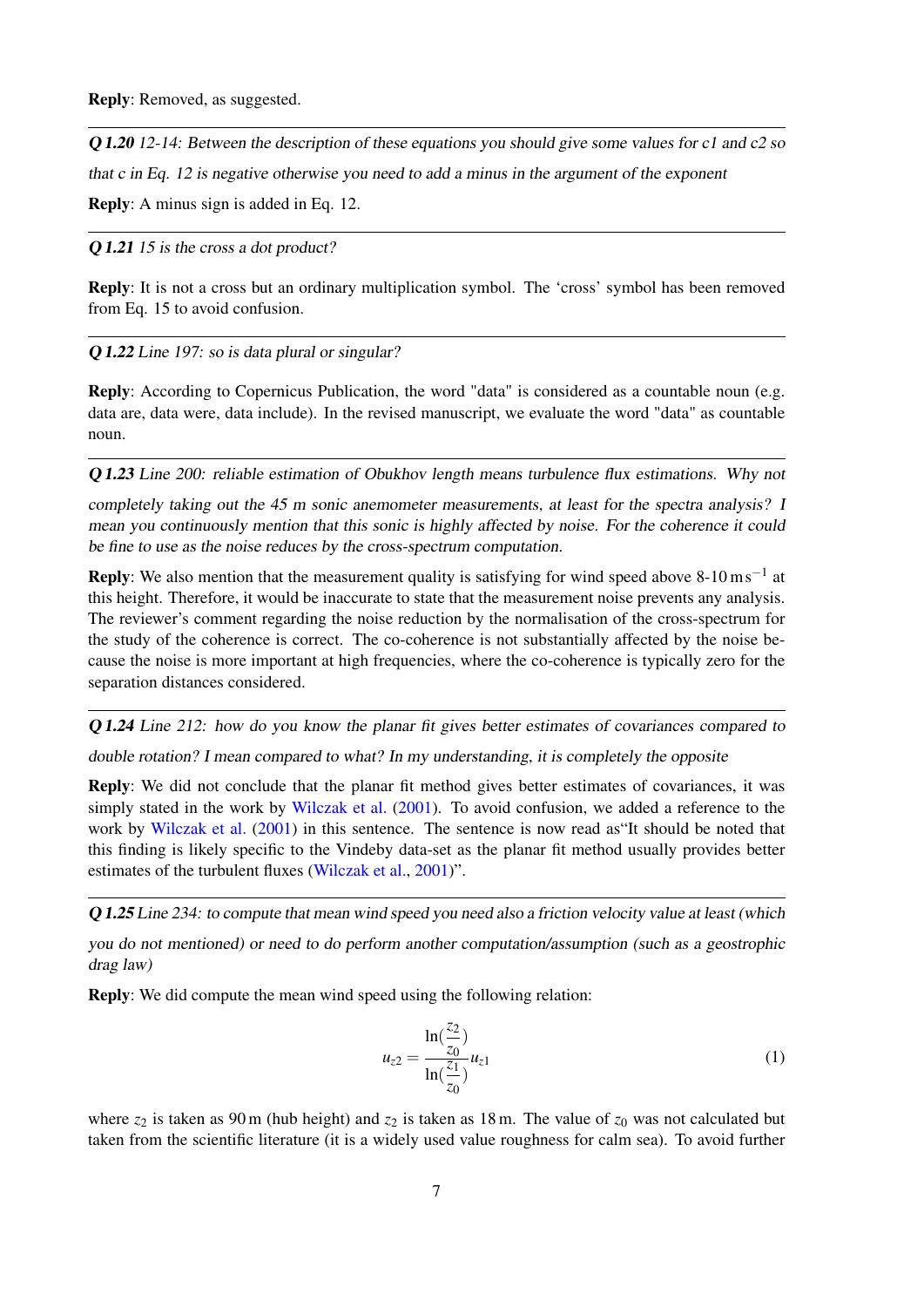misunderstanding, we have added some references to justify the use of  $z_0 = 0.0002$  m in the manuscript, for example [WMO](#page-13-5) [\(1983\)](#page-13-5).

Q 1.26 Line 241: delete "which testified"

Reply: Deleted, as suggested by the reviewer.

Q 1.27 Line 265: flat or uniform "terrains" no plural... not the only instance with this issue similar happens with "noises"... no need for plural (line 267 and maybe other instances)

Reply: Changed, as suggested by the reviewer.

Q 1.28 4: friction velocity "computations" or "calculations" not "estimations". Also the dimensionless

stability in the legend appears with units of m

Reply: The friction velocities were computed, however, these numbers are an 'estimation' since we are working with times series that are described as ergodic, stationary random processes. We applied temporal averaging operators. Therefore, all statistical quantities computed are, indeed, biased or unbiased estimates of the "true" quantities. The unit m for the dimensionless stability is removed from fig. 4.

<span id="page-7-0"></span>Q 1.29 5: For 18 and 6 m, the error bars are quite small the more stable or unstable (the most unstable is

nearly zero error for the 6 m). So the uncertainty should be presented with other metric (standard error or deviation). I would definitively skip this graph as the w component might be too affected by flow distortion

Reply: We removed this figure in the revised manuscript as suggested by the reviewer.

Q 1.30 7: units in m/s or in m  $s^{-1}$ 

**Reply**: For consistency, the unit is re-written to m  $s^{-1}$ .

Q 1.31 Line 285: the sentence does not makes sense as the 18 m value is a local value

Reply: Initially, the term 'local value' used in this sentence refers to the friction velocity values at each corresponding height. Nonetheless, this sentence has been removed in the revised manuscript because it is related to fig. 5 (variation of  $\sigma_w/u_*$ ) which has been taken out in the revised manuscript, as suggested by the reviewer (see [Q 1.29\)](#page-7-0).

Q 1.32 5.3 is not needed and can be removed without endangering the study (see major comment 1)

Reply: We move Section 5.3 (Estimation of the friction velocity) to appendix for shortness and simplicity of the manuscript.

Q 1.33 Line 340: did you introduce the quad-coherence before? I mean you do introduce the Cocoherence

Reply: We did not introduce the quad-coherence, therefore a brief wording is added to introduce the quad-coherence in this line, "The interactions between wind turbulence and the sea surface were explored in terms of the co-coherence and the quad-coherence (the imaginary part of the root-coherence) between the vertical velocity component *w* and the velocity of the wave surface  $\dot{\eta} = d\eta/dt$ ".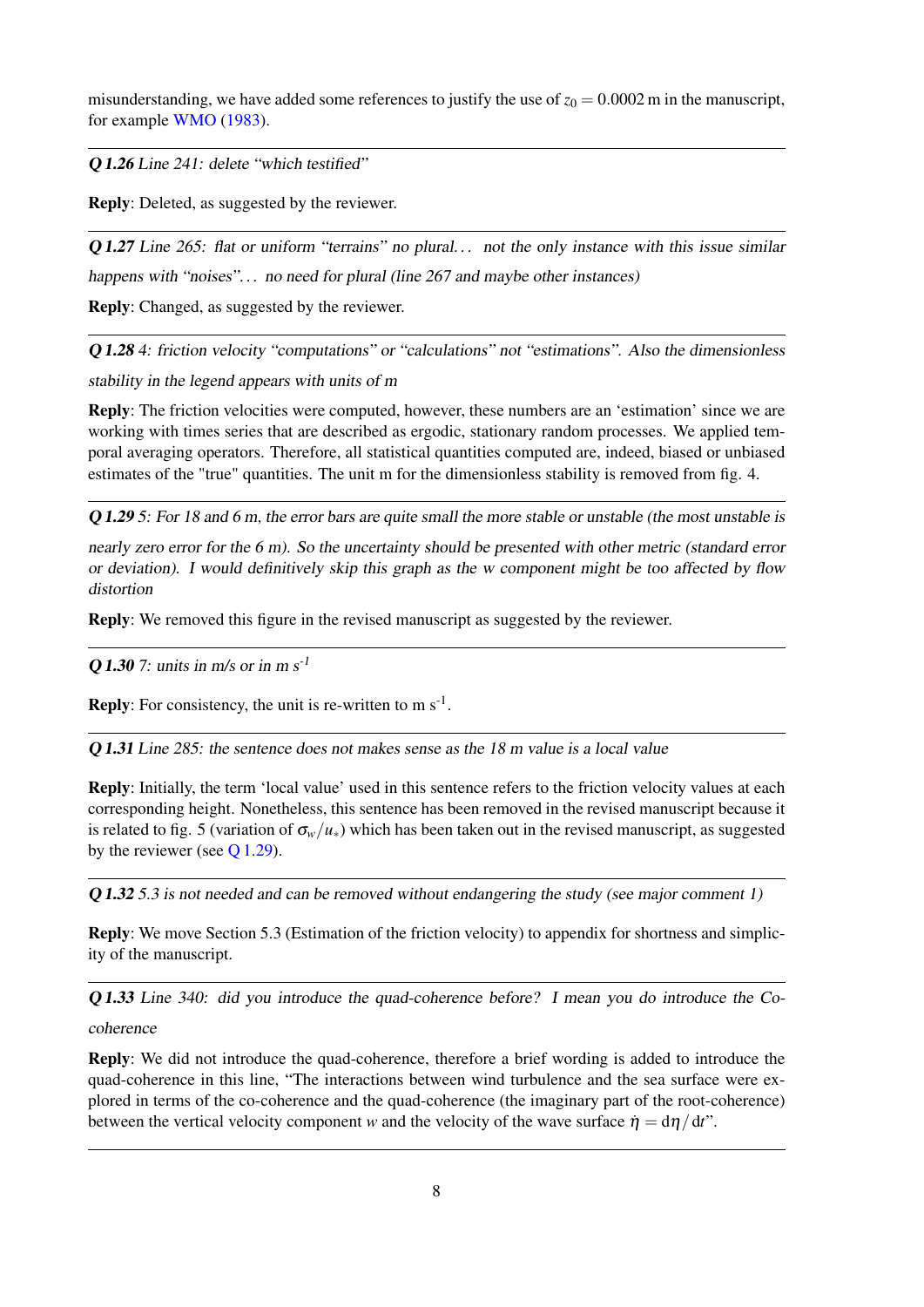#### Q 1.34 Line 378: didn't you already introduce the reduced frequency?

Reply: Yes, the reviewer is correct. The reduced frequency *f<sup>r</sup>* is already introduced in the first paragraph of Subsection 3.2, therefore the definition of *f<sup>r</sup>* in this line is now removed in the revised manuscript.

### Q 1.35 Line 379: I guess you need to delete the 2/3

**Reply**: The spectra were normalised by  $\phi_{\varepsilon}^{2/3}$  $\epsilon^{2/3}$ , therefore the "2/3" is not removed, but in Eq. 8 which it was referred to is now deleted, kindly refer to minor comment [Q 1.19.](#page-5-0)

Q 1.36 Line 382: "empirical model established at Fino1. . . (Cheynet et al., 2018)". So you have not

introduced this. If you refer to Eq. (15) you actually attributed this to Cheynet 2019. By the way this also points me to the references: you have way too many references to your own work (Cheynet) and I am sure many others have done similar studies. I am also sure that you do not need to cite all of your studies but a couple of them

Reply: In our manuscript, the number of self-citations is around 5%, which is well below the median value of self-citation documented in the literature, that is between 10% and 13% [\(Ioannidis et al.,](#page-12-13) [2019;](#page-12-13) [Szomszor et al.,](#page-13-6) [2020\)](#page-13-6). We refer often to the same references because we are conducting a comparison with predictions from another dataset. The reviewer is welcomed to suggest other relevant references to the topic that we may have missed.

Q 1.37 Line 384: "the behavior of surface-layer spectra" does not the spectra of velocities above surface layer also behave like this in the asymptotic limit?

Reply: Not necessarily, because the red curve is obtained for surface layer scaling only. Another scaling is needed above the surface layer. Kindly refer to Section 2.6 from [Kaimal and Finnigan](#page-12-1) [\(1994\)](#page-12-1).

Q 1.38 Line 387: "which is another. . . properly" as mentioned earlier two or more wrong things can make the result to be ok so no this is not an indication that the estimation is properly done

Reply: We agree with the reviewer. We have removed this statement from the line in the revised manuscript.

Q 1.39 Sentences between lines 387 and 391 can be removed without detriment

Reply: We agree that the sentences in line 388 to 391 may be repetitive, therefore these lines are now removed.

Q 1.40 In page 19 there are many entries with reference to goodness of the spectra with respect of MOST so this needs to be rewritten (major comment 2)

Reply: We have replaced the word "MOST" with "surface-layer scaling", as detailed in our reply to major comment [Q 1.2.](#page-1-0)

Q 1.41 Line 414: the reasoning of the flatness of the spectral peak is not the difficulty in estimate the

integral length scale. . . on the contrary it is difficult to estimate the length scale due to the flatness of the spectra

Reply: We agree with the reviewer. This sentence was poorly written. We have reformulated it as "This leads to a flat spectral peak. As a result, the integral length scale would be estimated with large uncertainties".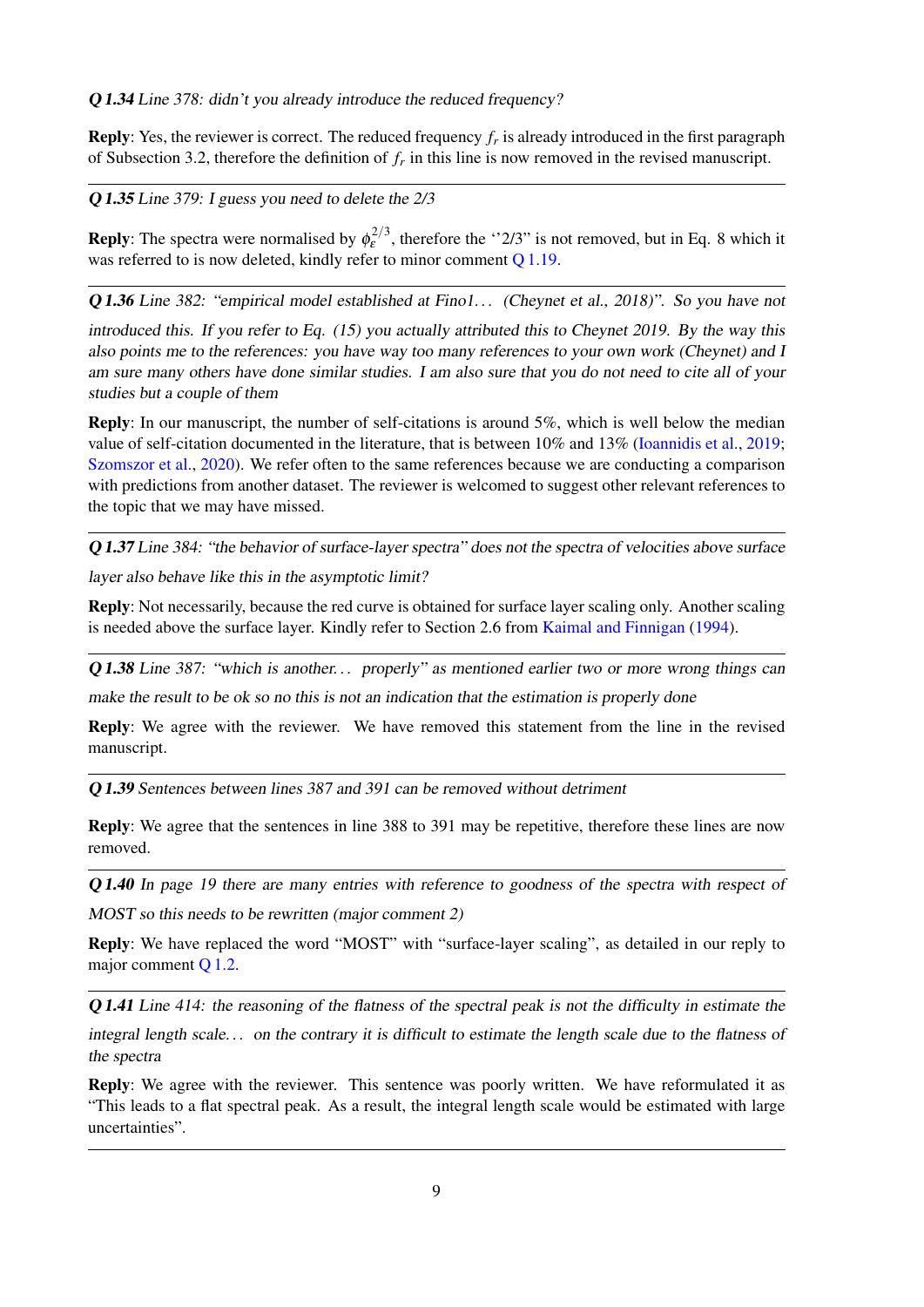Q 1.42 Line 418: Well this is nice that you state that these deviations are due to the contribution of

waves, but how do you know this? Following my major comment 4, this could be something to concentrate efforts in the study; I mean demonstrating that these deviations are caused by the waves

Reply: In the manuscript, we demonstrate that the number of samples showing a clear correlation between turbulence and the waves is too small to be significant. We cannot demonstrate that the roughness upstream of the mast is due to a heterogeneous sea state. Therefore, we concluded that flow distortion may explain (at least partly) the variability observed, which is a safer assumption.

Q 1.43 Fig 12 and similar: delete the "for references. . . in the data" of the caption.

Reply: We agree with the reviewer. These are now removed from the caption for fig.10, fig.11, and fig.12.

Q 1.44 Line 423: is the -2> not a -2<?

**Reply:** It is corrected to  $-2 \leq$ .

Q 1.45 Line 433: delete "since we aim. . . Vindeby"

Reply: Deleted, as suggested by the reviewer.

Q 1.46 Line 435: did you omit the value of C3v?

Reply: No, it was not omitted. The values are [0, 23, 0.09], however it seems that we missed a coma after "23". To be consistent, we added a coma after 23, so it now becomes [0, 23.0, 0.09].

Q 1.47 Line 439: so why is the coherence of v negative? It seems to be also the case in Fino1. So, why

don't you use the Mann coherence here? I think it could provide you with negative coherences

Reply: The co-coherence of the *v*-component is negative because the vertical shear introduces a time lag between measurements at different heights. The lateral component is more affected than the alongwind component [\(Bowen et al.,](#page-12-14) [1983\)](#page-12-14). [Chougule et al.](#page-12-15) [\(2012\)](#page-12-15) offers a possible interpretation for the larger phase angle for the cross-wind component compared to the along-wind component. The negative part is more visible if measurements are located close to the ground, where the mean shear is larger. For this reason, the negative values of the co-coherence were more visible in the Vindeby database than in the FINO1 database. At FINO1, the negative part was small enough to be neglected. The cocoherence estimated with the uniform shear model [\(Mann,](#page-12-5) [1994\)](#page-12-5) is, indeed, able to model the negative part of the co-coherence. However, it is unclear whether this model can reliably model the negative part. On the other hand, the uniform shear model is known to overestimates the co-coherence at vertical separations and low frequencies [\(Mann,](#page-12-5) [1994\)](#page-12-5). This drawback is of greater importance for wind turbine wind-induced load predictions.

Q 1.48 Caption Fig. 15: change "empirical values computed" by "predictions"

<span id="page-9-0"></span>Reply: Changed, as suggested by the reviewer.

Q 1.49 Line 447: "lateral co-coherence is also required".... For what?

Reply: The sentence is now reformulated as "Finally, additional data collection is needed to study the co-coherence at lateral separations, which is required for wind turbine design since it was not available at FINO1 nor SMW".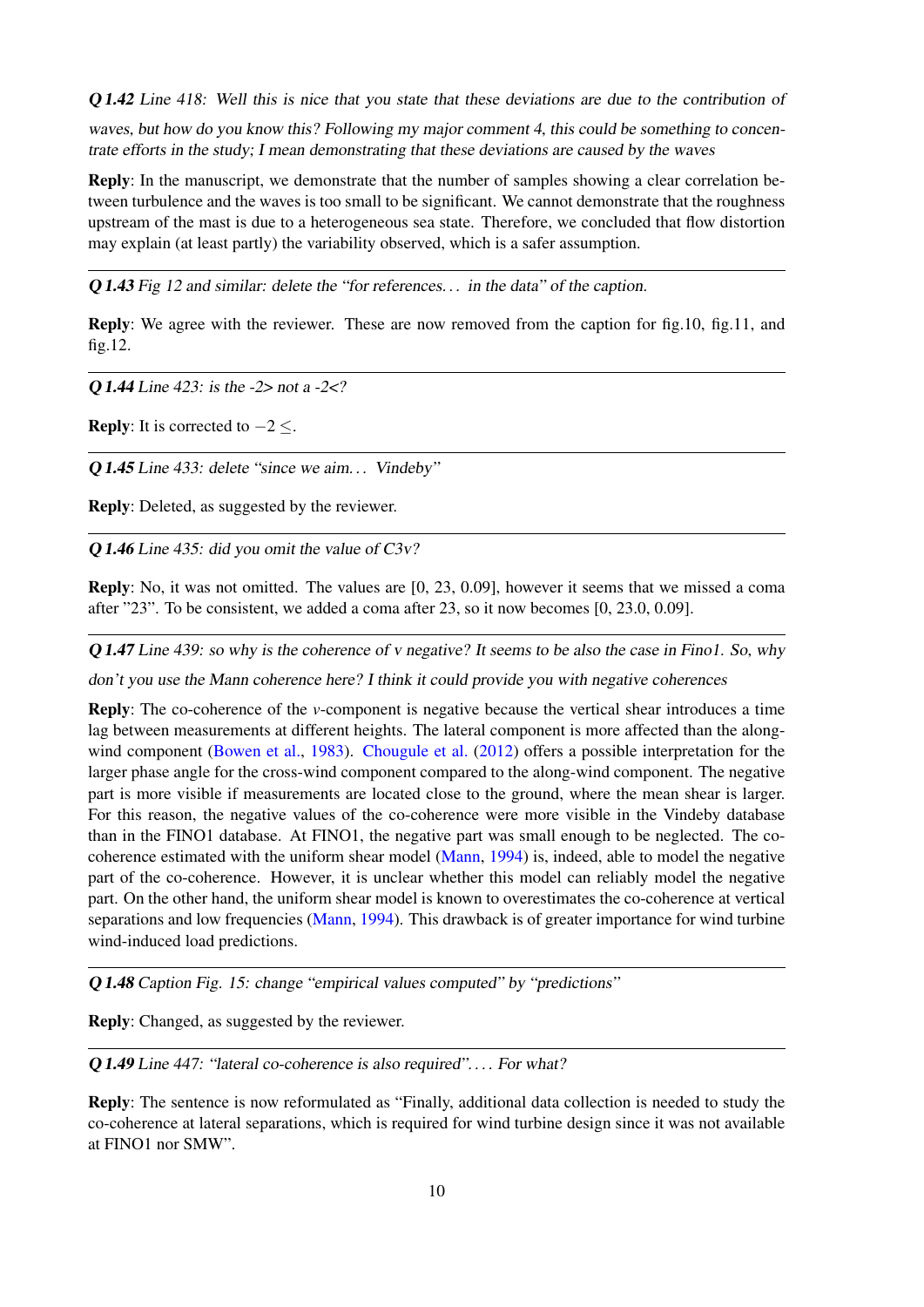A wind turbine cannot be approximated as a line-like structure like a tower or a bridge. Therefore, information on the coherence for both lateral and vertical separation distances is needed. Whereas the vertical coherence can be studied using anemometers mounted on a single mast, the study of the lateral coherence requires either multiple masts or excessively long booms, which may not be feasible offshore for financial or technical reasons.

#### Q 1.50 Lines 448-450 can be deleted without detriment

Reply: Based on the response for minor comment [Q 1.49,](#page-9-0) these lines are not deleted but reformulated instead: "Further studies are, however, needed to better quantify this possible overestimation in terms of dynamic wind loading on the wind turbine's rotor and tower, as well as on the floater's motions in the case of a floating wind turbine. Finally, additional data collection is needed to study the co-coherence at lateral separations, which is required for wind turbine design since it was not available at FINO1 nor SMW."

Q 1.51 Lines 454-455: do people use vertical coherence models for aeroeslatic turbine simulations when

#### not using the Mann model?

Reply: Yes, people use the vertical (and lateral) coherences when simulating a spatially correlated turbulent wind field when not using the Mann's model. For example, the traditional approach for turbulence generation method by [Veers](#page-13-7) [\(1988\)](#page-13-7) requires knowledge of the coherence of turbulence.

We have a lot of respect for the uniform shear (US) model, especially regarding its remarkable ability to describe the second-order structure of homogeneous turbulence with a limited set of parameters. However, as mentioned in the introduction, there are several limitations of the US model for aeroelastic loading calculation. One of them is the limited ability of the US model to describe realistically the vertical coherence. On the other hand, the US model is known to perform well when it comes to describing the lateral coherence. In this regard, the US model could still be used to complement the semi-empirical models we have mentioned in the manuscript. Another limit is that the three parameters of the US models do not change in space, which is known not to be the case in reality.

Q 1.52 Line 459: replace "The first one is related to the fact that the" by "The"

Reply: Replaced, as suggested by the reviewer.

Q 1.53 Line 460: why nonstationary time series are not reliable?

Reply: We are estimating turbulence characteristics from time histories using operators such as mean, standard deviation, or power spectral densities. A fundamental condition to use these operators is that the time histories are stationary. Otherwise, the turbulence characteristics are biased. More generally, turbulence is here described as a stationary random process. The description of the non-stationary characteristics of turbulence is beyond the scope of the present study. It can be noted that in standards and codes, the design of offshore wind turbines also relies on the assumption that turbulence is stationary.

Q 1.54 Lines 466-467 Delete "Therefore,. . . factor"

Reply: Deleted, as suggested by the reviewer.

Q 1.55 Line 469 what does invariant here mean?

Reply: The term 'invariant with height' in this context means does not change with height. The sentence is rephrased to avoid ambiguity, and read as: "Above the surface layer, the velocity spectra may become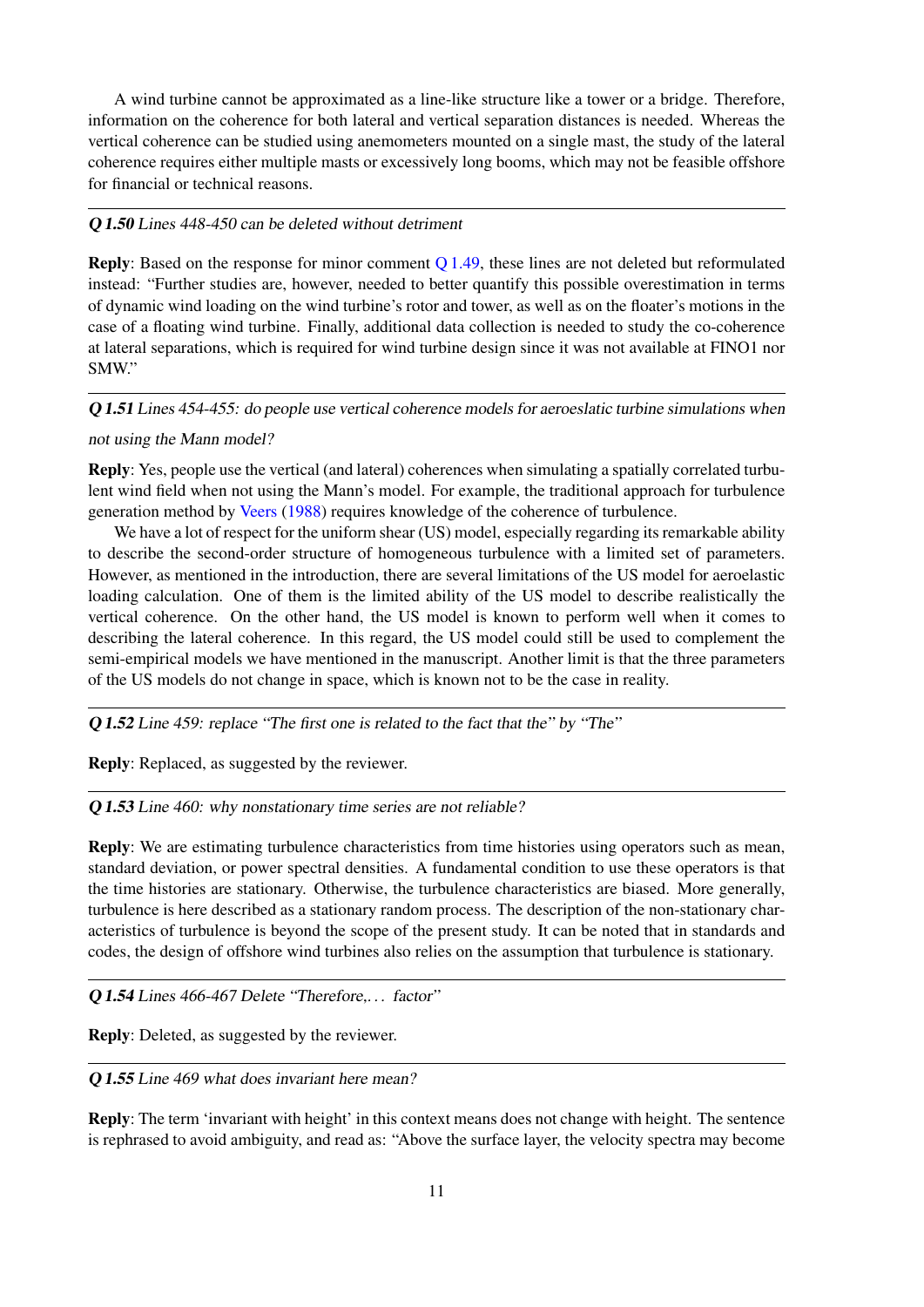independent of the height above the surface, which is coarsely accounted for in IEC 61400-1 (2005) and suggested by preliminary observations from Doppler wind lidar instruments in coastal areas (Cheynet et al., 2021)"

Q 1.56 Line 471-477: these lines are not needed

Reply: These lines are deleted, as suggested.

Q 1.57 In the conclusions you again start to introduce acronyms; this is not needed

Reply: A conclusion is not part of the manuscript's body, so acronyms need to be redefined for the sake of clarity. Intuitively, it also makes sense since many readers of a paper only read the abstract, introduction, and conclusion.

Q 1.58 Line 482: "relevant for the design of offshore wind turbines"... this is not true (major comment

4). Similar issue in line 504

Reply: The latter opinion is refuted by [Veers et al.](#page-13-8) [\(2019\)](#page-13-8) since wind loading on offshore wind turbines is included in two of the three great challenges in wind energy.

Q 1.59 Lines 501-502: well the 45 and 18 m are not that close to the surface

Reply: It was not stated in the manuscript that 18 m and 45 m are close to the sea surface. Instead, it is written 'closer to the sea surface' because in this context, we are comparing 18 m and 45 m at SMW with 60 m and 80 m heights at FINO1.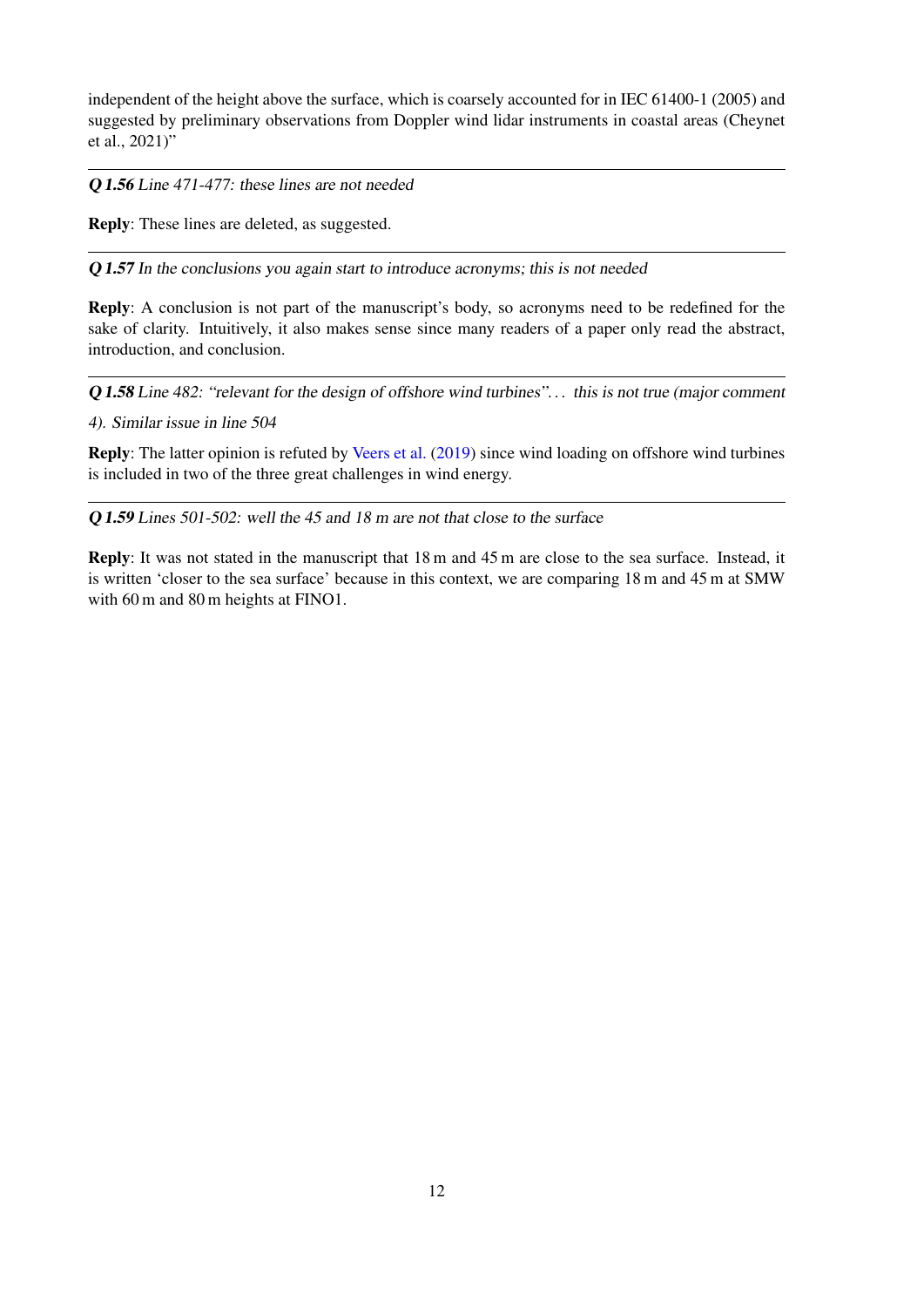## References

- <span id="page-12-14"></span>Bowen, A., Flay, R., and Panofsky, H. (1983). Vertical coherence and phase delay between wind components in strong winds below 20 m. *Boundary-layer meteorology*, 26(4):313–324.
- <span id="page-12-9"></span>Cheynet, E. (2019). Influence of the measurement height on the vertical coherence of natural wind. In *Conference of the Italian Association for Wind Engineering*, pages 207–221.
- <span id="page-12-10"></span>Cheynet, E., Jakobsen, J. B., and Reuder, J. (2018). Velocity spectra and coherence estimates in the marine atmospheric boundary layer. *Boundary-layer meteorology*, 169(3):429–460.
- <span id="page-12-8"></span>Chougule, A., Mann, J., Kelly, M., and Larsen, G. C. (2018). Simplification and validation of a spectral-tensor model for turbulence including atmospheric stability. *Boundary-Layer Meteorology*, 167(3):371–397.
- <span id="page-12-15"></span>Chougule, A., Mann, J., Kelly, M., Sun, J., Lenschow, D., and Patton, E. (2012). Vertical cross-spectral phases in neutral atmospheric flow. *Journal of Turbulence*, (13):N36.
- <span id="page-12-11"></span>De Franceschi, M., Zardi, D., Tagliazucca, M., and Tampieri, F. (2009). Analysis of second-order moments in surface layer turbulence in an alpine valley. *Quarterly Journal of the Royal Meteorological Society: A journal of the atmospheric sciences, applied meteorology and physical oceanography*, 135(644):1750–1765.
- <span id="page-12-7"></span>De Maré, M. and Mann, J. (2014). Validation of the mann spectral tensor for offshore wind conditions at different atmospheric stabilities. In *Journal of Physics: Conference Series*, volume 524, page 012106. IOP Publishing.
- <span id="page-12-12"></span>Hansen, A. and Butterfield, C. (1993). Aerodynamics of horizontal-axis wind turbines. *Annual Review of Fluid Mechanics*, 25(1):115–149.
- <span id="page-12-3"></span>Horst, T., Semmer, S., and Maclean, G. (2015). Correction of a non-orthogonal, three-component sonic anemometer for flow distortion by transducer shadowing. *Boundary-Layer Meteorology*, 155(3):371– 395.
- <span id="page-12-4"></span>Instruments, G. (2016). Software bug affecting 'w'wind component of the windmaster family. *Technical key note, Open File Key*.
- <span id="page-12-13"></span>Ioannidis, J. P., Baas, J., Klavans, R., and Boyack, K. W. (2019). A standardized citation metrics author database annotated for scientific field. *PLoS biology*, 17(8):e3000384.
- <span id="page-12-1"></span>Kaimal, J. C. and Finnigan, J. J. (1994). *Atmospheric boundary layer flows: their structure and measurement*. Oxford university press.
- <span id="page-12-0"></span>Kaimal, J. C., Wyngaard, J., Izumi, Y., and Coté, O. (1972). Spectral characteristics of surface-layer turbulence. *Quarterly Journal of the Royal Meteorological Society*, 98(417):563–589.
- <span id="page-12-6"></span>Kelly, M. (2018). From standard wind measurements to spectral characterization: turbulence length scale and distribution. *Wind Energy Science*, 3(2):533–543.
- <span id="page-12-5"></span>Mann, J. (1994). The spatial structure of neutral atmospheric surface-layer turbulence. *Journal of fluid mechanics*, 273:141–168.
- <span id="page-12-2"></span>Peña, A., Dellwik, E., and Mann, J. (2019). A method to assess the accuracy of sonic anemometer measurements. *Atmospheric Measurement Techniques*, 12(1):237–252.